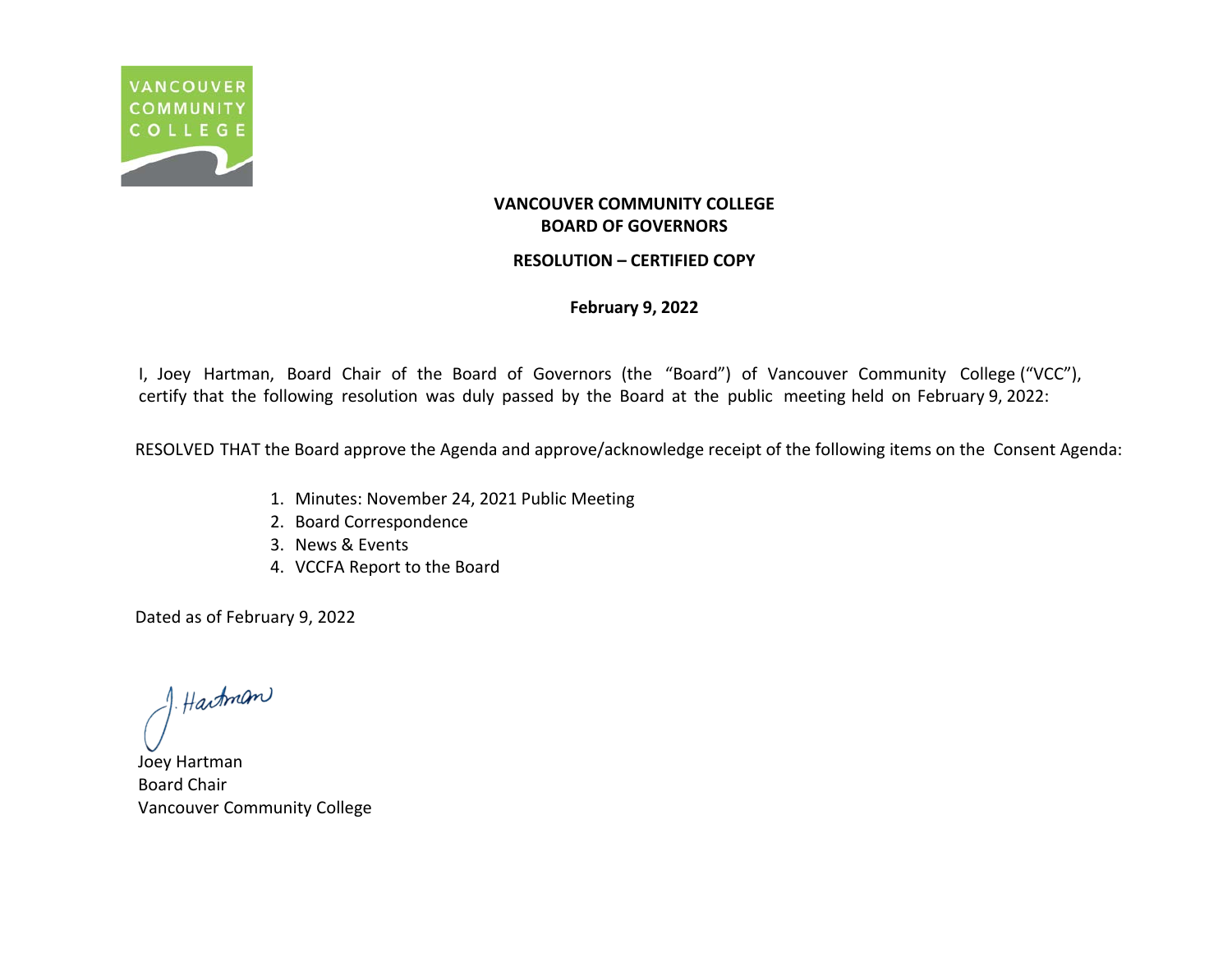

### **RESOLUTION – CERTIFIED COPY**

**February 9, 2022**

I, Joey Hartman, Board Chair of the Board of Governors (the "Board") of Vancouver Community College ("VCC"), certify that the following resolution was duly passed by the Board at the public meeting held on February 9, 2022:

RESOLVED THAT, on the advice of Education Council, the Board of Governors approve the implementation of the Applied Leadership and Business Management Certificate Program.

f. Hartman

Joey Hartman Board Chair Vancouver Community College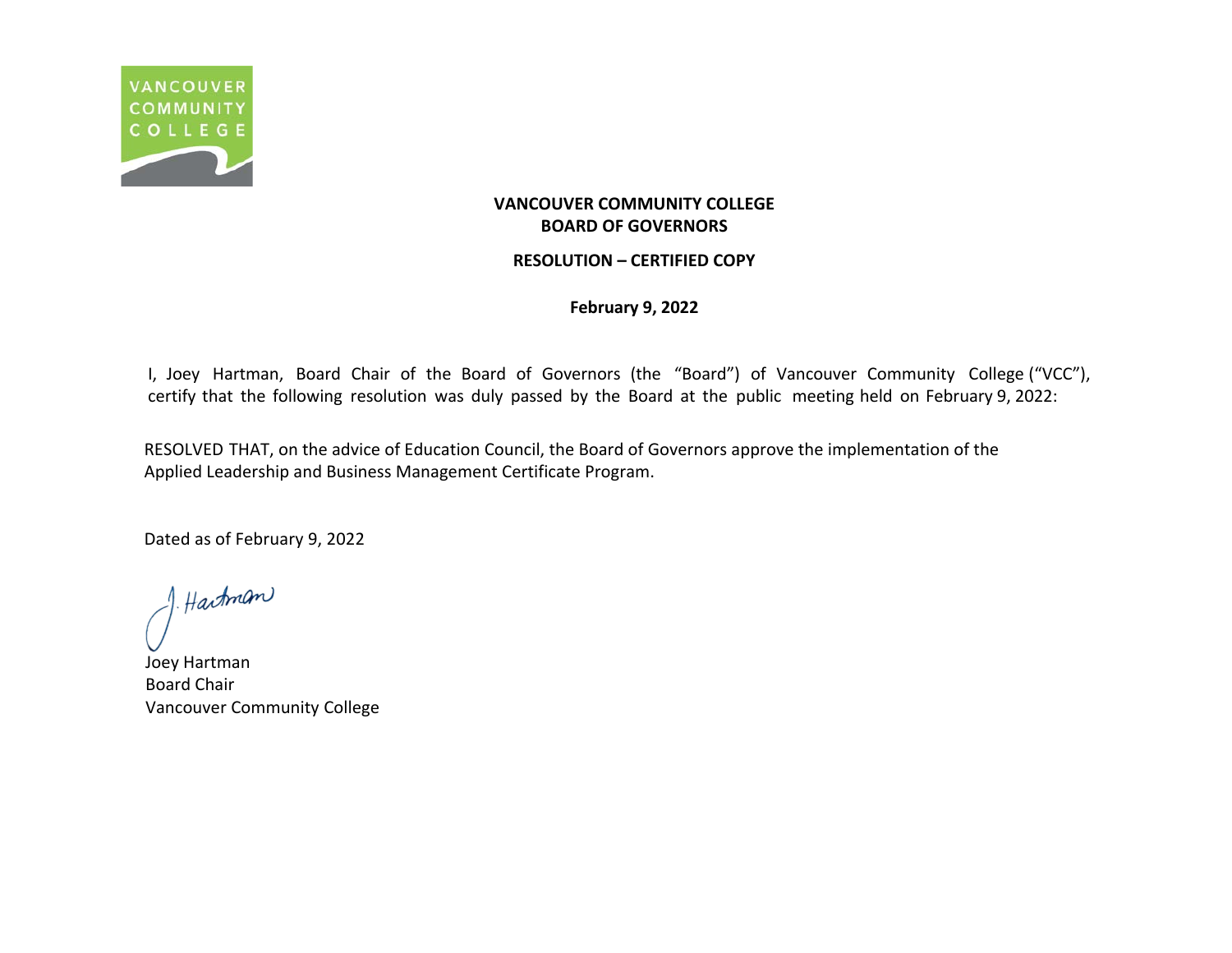

### **RESOLUTION – CERTIFIED COPY**

### **February 9, 2022**

I, Joey Hartman, Board Chair of the Board of Governors (the "Board") of Vancouver Community College ("VCC"), certify that the following resolution was duly passed by the Board at the public meeting held on February 9, 2022:

RESOLVED THAT, on the recommendation of the Finance and Audit Committee, the Board of Governors approve tuition fees of \$6,795, for the new Applied Leadership & Business Management Certificate, effective February 10, 2022.

f. Hartman

Joey Hartman Board Chair Vancouver Community College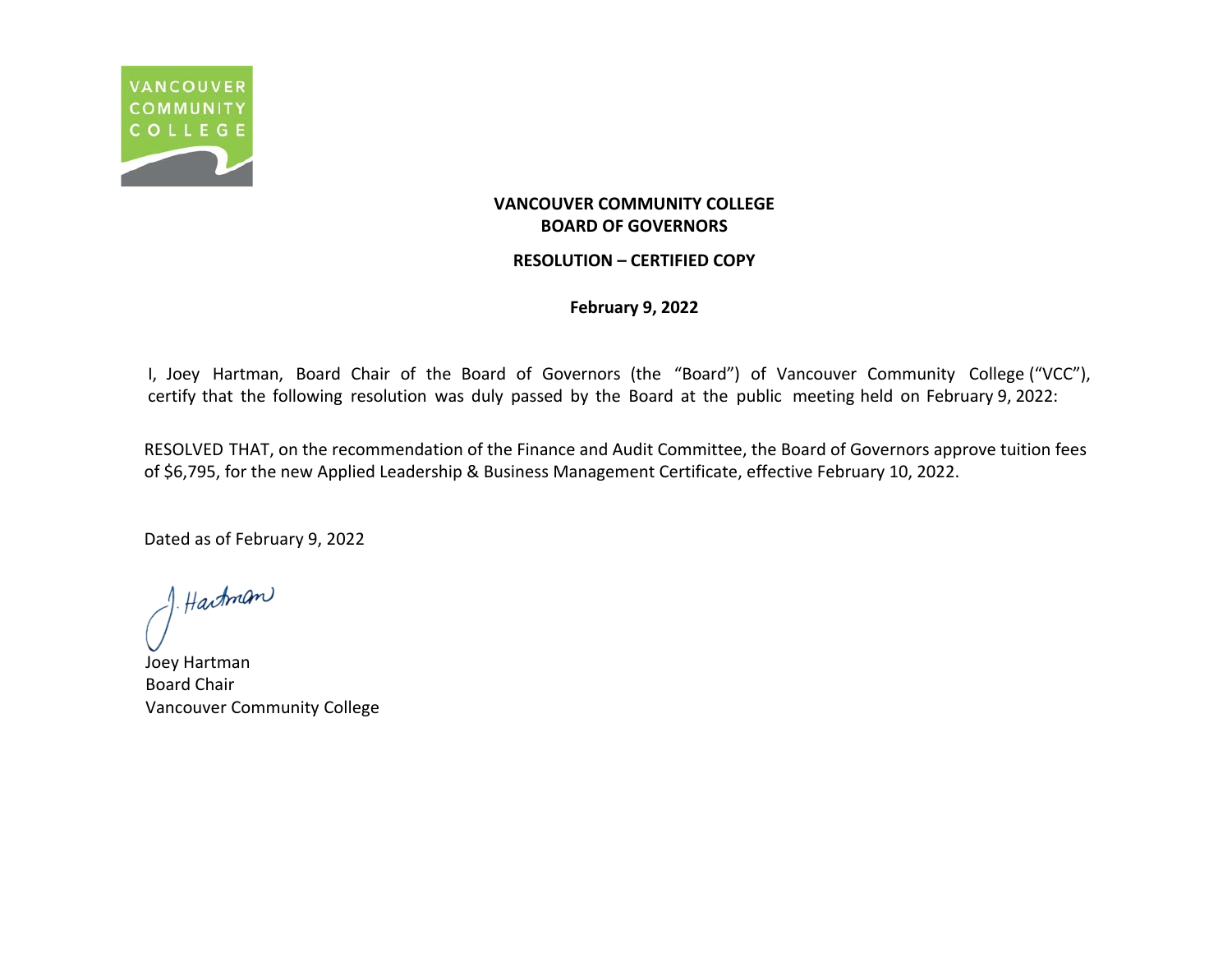

### **RESOLUTION – CERTIFIED COPY**

### **February 9, 2022**

I, Joey Hartman, Board Chair of the Board of Governors (the "Board") of Vancouver Community College ("VCC"), certify that the following resolution was duly passed by the Board at the public meeting held on February 9, 2022:

RESOLVED THAT, on the advice of Education Council, the Board of Governors approve the implementation of the Health Care Assistant Diploma (International Cohort) Program.

f. Hartman

Joey Hartman Board Chair Vancouver Community College